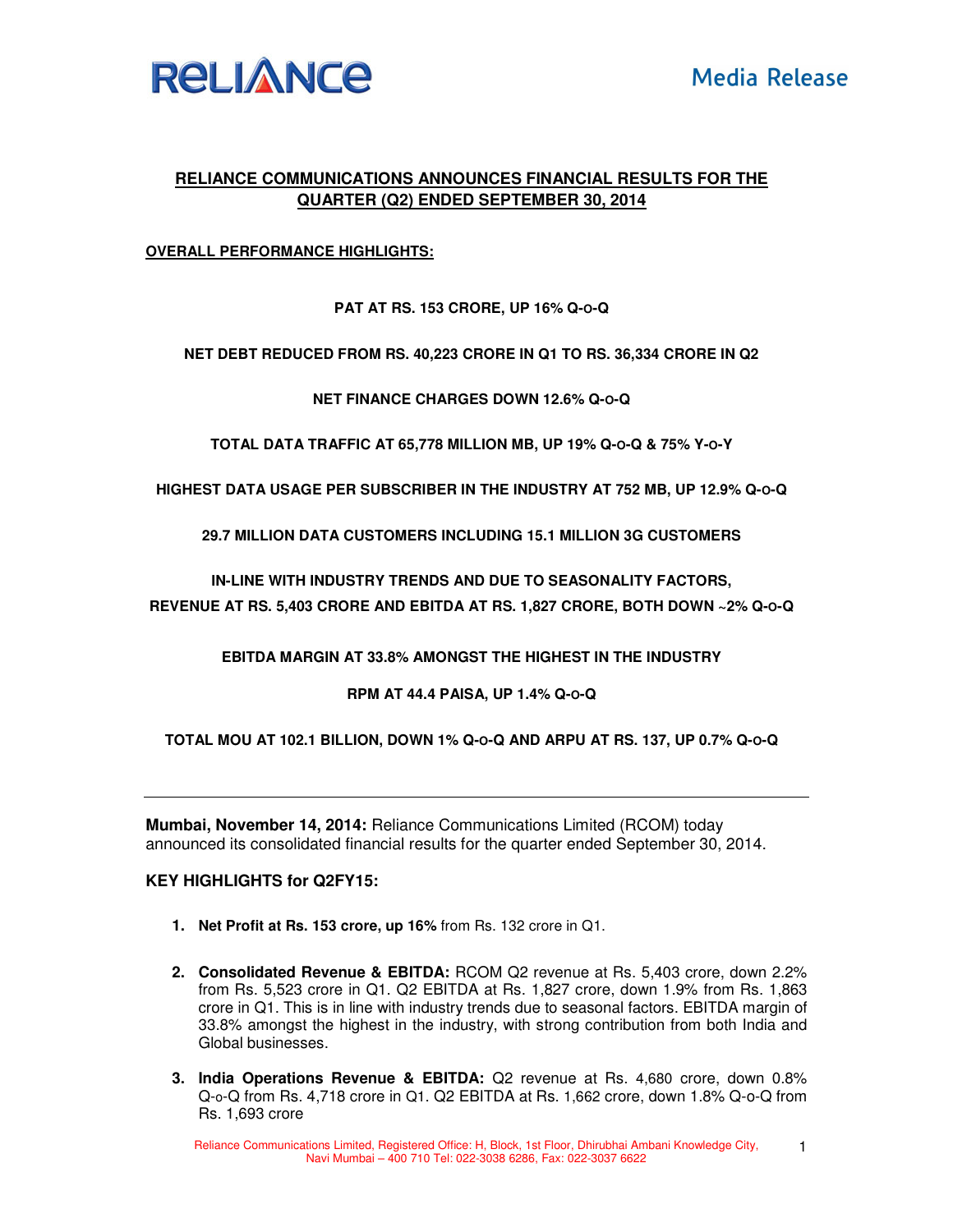# **RELIANCE**

- **4. Global Operations Revenue & EBITDA**: Q2 Revenues at Rs. 1,007 crore, down by 6.2% from Rs. 1,073 crore in Q1. Q2 EBIDTA at Rs.165 crore, down by 3.3% from Rs. 170 crore in Q1.
- **5. RCOM continues to be free cash flow positive**. RCOM generated operational cash flow (EBITDA) of Rs. 1,827 crore in Q2, paid net finance charges of Rs. 670 crore and invested Rs. 302 crore on capex during the quarter. It remains free cash flow (FCF) positive and this is expected to continue.

## **6. Key Performance Indicators (KPIs):**

- **a. RPM:** RPM at 44.4 paisa, up 1.4% Q-o-Q. Voice RPM at 33.6 paisa, up 0.9% Q-o-Q. During the quarter, we have improved RPM with tariff hikes, strong focus on paid and profitable minutes and increase in data usage.
- **b. MOU:** Total MOU at 102.1 billion, down 1% Q-o-Q, in-line with industry trends due to seasonality factors.
- **c. ARPU:** ARPU at Rs. 137 in Q2, up 0.7% Q-o-Q.
- **d. Data Traffic:** The total data traffic at 65,778 million MB, up 19% Q-o-Q and 75% Y-o-Y. The traffic has increased due to increase in data subscribers and higher data usage per customer.
- **e. Data Customers:** The total data customer base has grown 3.8% Q-o-Q to 29.7 million including 15.1 million 3G customers in Q2.

#### **7. Key Developments in India Operations:**

#### **a. RCOM upgrades data network:**

RCOM has upgraded its data network to include many more metro cities. This enables high speed data services to customers with speeds up to 14.7 Mbps. This will also help the Company to launch Wi-Fi dongles and standalone Wi-Fi Routers which will offer rich data experience up to 20 connected devices simultaneously. RCOM is enhancing availability of these services in many more circles through ICR arrangements.

#### **b. RCOM launches further models in dual-sim smartphone:**

RCOM has achieved a breakthrough with 4 new handsets in the lowest price range of 6k to 12k under Lava and Haier brands. The phones are available in 4", 4.5" and 5" screen size and run on the latest Android OS. This is a niche category in dual-sim smartphones with a universal primary slot capable of providing high speed data on both technologies (CDMA / GSM).

#### **c. RCOM offers free unlimited access to social networking sites:**

RCOM, as a strategy to drive smartphone penetration and data adoption, has created a compelling proposition for GSM prepaid customers by featuring free unlimited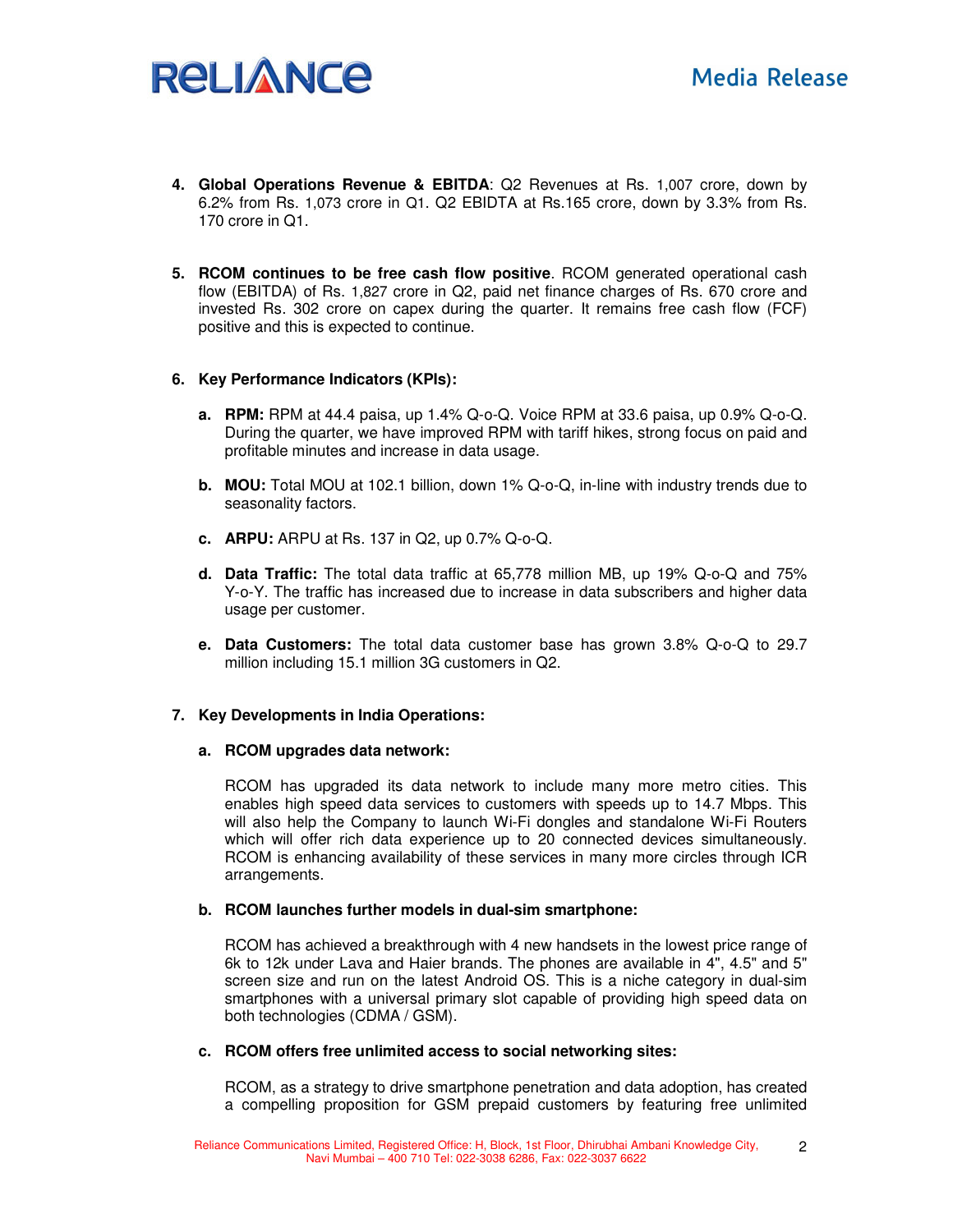

social networking access (Facebook, WhatsApp and Twitter) with data plans. These plans are a very strong proposition for our younger customers, who would find great value in unlimited access to these social networking apps and would drive growth in our data consumption.

- **8. Global Cloud Xchange raised Rs. 2,100 crore (USD 350 Mn):** Global Cloud Xchange successfully debuted in the Global Capital Market by raising USD 350 Mn fixed rate notes maturing in 2019. The notes were priced at 100% and with a coupon and yield of 7%. Out of total proceeds, USD 250 Mn is being used to refinance the existing bank loan facility entered into by Reliance Globalcom B.V., and the rest of the proceeds are being used for Capex and general corporate purposes.
- **9. Major Rewards & Recognition during the quarter:**
- **IT Edge Award 2014:** UBM has conferred this award on RCOM for being one of the finest business technology innovators. It has been awarded for readiness in plug-n-play in integrating OTTs into the overall customer experience.
- **Woman Leader in IT by Interop:** Interop, a leading independent technology conference forum that showcases the most powerful innovations and solutions in the industry, has awarded "Woman Leader in IT" to IT-CIO of RCOM for business strategic focus in Technology.
- **CIO 100 by IDG Media:** IDG Media has conferred this award on RCOM for its information security project viz. Deployment of Anti-DDOS (Distributed Denial of Service). This deployment supports business in improving Customer Service by ensuring better availability of services.
- **Economic Times HR Excellence Award, 2014:** The award recognises organisations which are trend setters in the various domains of HR. RCOM has received this prestigious award for its exemplary HR Practices. Initiatives in the areas of Learning & Development, Talent Management & Talent Acquisitions were identified as progressive and noteworthy in the industry.

# **About Reliance Communications**

Reliance Communications Limited founded by the late Shri Dhirubhai H Ambani (1932-2002) is the flagship company of the Reliance Group. The Reliance Group currently has a net worth in excess of Rs. 91,500 crore (US\$ 15.3 billion), cash flows of Rs. 10,200 crore (US\$ 1.7 billion), net profit of Rs. 4,700 crore (US\$ 0.8 billion).

Reliance Communications is India's foremost and truly integrated telecommunications service provider. The Company has a customer base of over 118 million including over 2.6 million individual overseas retail customers. Reliance Communications corporate clientele includes over 39,000 Indian and multinational corporations including small and medium enterprises and over 290 global, regional and domestic carriers.

Reliance Communications has established a pan-India, next generation, integrated (wireless and wireline), convergent (voice, data and video) digital network that is capable of supporting best-of-class services spanning the entire communications value chain, covering over 21,000 cities and towns and over 400,000 villages. Reliance Communications owns and operates the world's largest next generation IP enabled connectivity infrastructure, comprising over 280,000 kilometers of fibre optic cable systems in India, USA, Europe, Middle East and the Asia Pacific region.